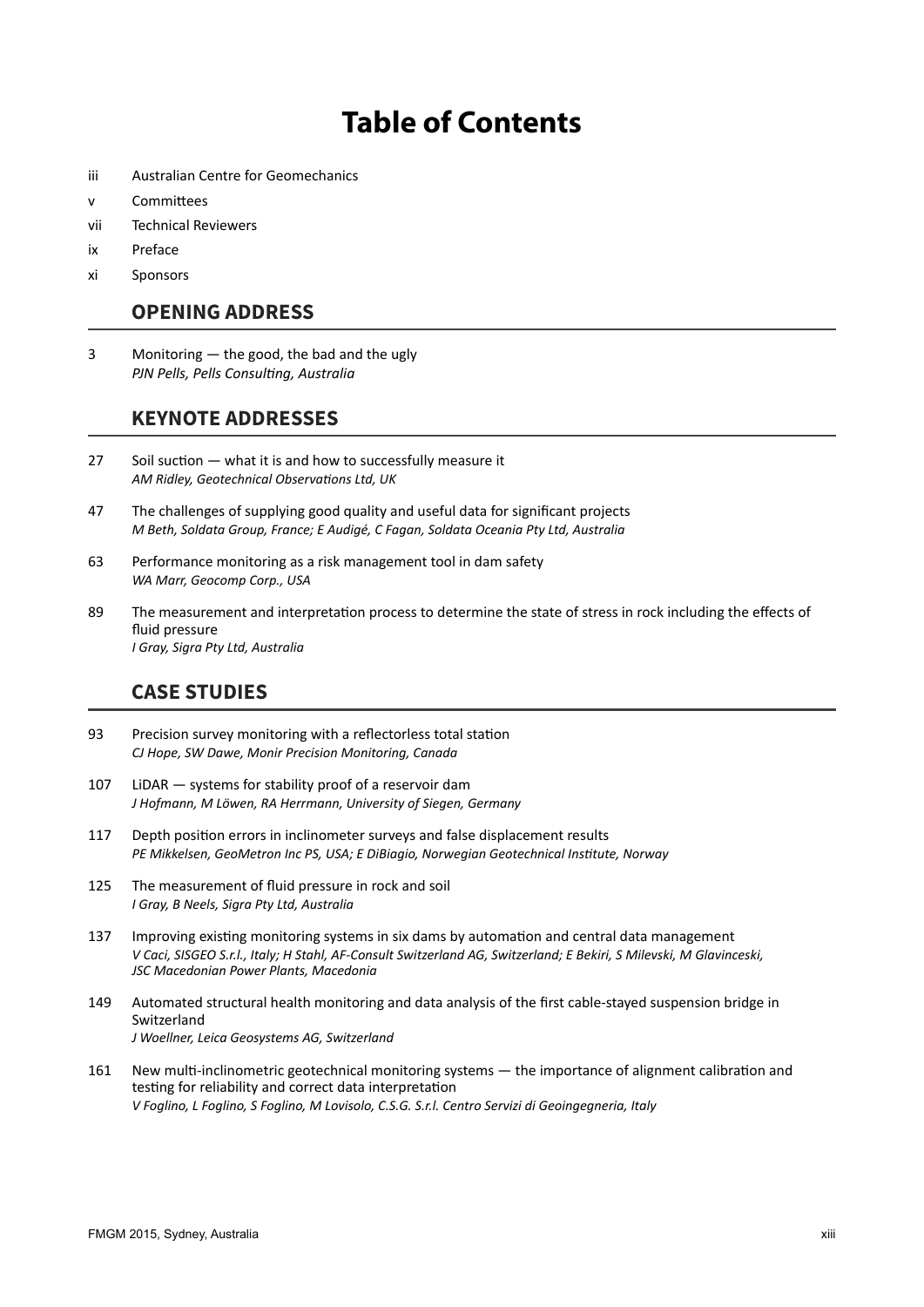# **EMERGING TECHNOLOGIES**

- 175 Update on European and international geotechnical monitoring standards *W Steiner, B+S AG, Switzerland; M Beth, Soldata Group, France; H Bock, Q+S Consult, Germany; M Clegg, Geosense Ltd, UK; J Golser, Geodata Group, Austria; B Möller, FmGeo AB, Sweden; G Pezzetti, SMAK s.a.s., Italy; AM Ridley, Geotechnical Observations Ltd, UK; R van der Salm, Fugro Geoservices b.v., Netherlands; CH Spalton, Geosense Ltd, UK; L de Vos, Flemish Government, Belgium; PH Welter, Service Public de Wallonie, Belgium; H Wörsching, Solexperts AG, Switzerland*
- 185 Improvement of pseudo-3D pit displacement mapping technique through geodetic prism data integration *M Salvoni, Australian Centre for Geomechanics, The University of Western Australia, Australia; K Abbott, MMG Limited, Australia; PM Dight, Australian Centre for Geomechanics, The University of Western Australia, Australia*
- 195 Shape Accel Arrays comparative performance in a mining application *GE Swarbrick, SJ Clarke, Pells Sullivan Meynink, Australia*
- 207 Detection of subsidence affecting civil engineering structures by using satellite InSAR *R Kauther, R Schulze, Federal Waterways Engineering and Research Institute (BAW), Germany*
- 219 Geotechnical data handling from A to Z *A Thorarinsson, Vista Data Vision, Iceland*
- 233 Performance monitoring case studies of tracks stabilised by geosynthetic grids and prefabricated vertical drains *B Indraratna, SK Navaratnarajah, S Nimbalkar, C Rujikiatkamjorn, University of Wollongong, Australia; T Neville, Australian Rail Track Corporation Ltd, Australia*

## **CIVIL TUNNELLING**

- 249 Wireless data collection systems in the real world PC Scott, itmsoil Australia, Australia; J Paretas-Martinez, J Pérez-Arcas Worldsensing, Spain; KR Malcolm, itmsoil *Australia, Australia*
- 261 Innovative InSAR approach to tackle stong nonlinear time lapse ground motion *J García Robles, O Mora, B Salvá, Altamira Information, Spain*
- 275 Instrumentation and monitoring management for a mass rapid transit project in Kuala Lumpur, Malaysia *CE Ooi, LH Ooi, MMC-Gamuda KVMRT (T) Sdn Bhd, Malaysia*
- 289 The new Wynyard Walk pedestrian tunnel in Sydney a monitoring challenge *M Jarvis, VMT Tunnel Guidance Pty Ltd, Australia; S Schneid, VMT GmbH, Germany*
- 303 Subsidence monitoring of the Seattle viaduct tunnelling project with Homogeneous Distributed Scatterer InSAR *J Eppler, M Kubanski, MDA Systems Ltd., Canada*
- 315 InSAR-derived time series analysis of tunnel construction-induced ground deformation in urban landscapes *B Macdonald, JP Iannacone, G Falorni, TRE Canada Inc., Canada; C Giannico, Tele-Rilevamento Europa, Italy*
- 329 A mechanical method for monitoring and data visualisation of small deformations in underground structures *H Zhang, S Akutagawa, Kobe University, Japan*
- 339 Heuristic methods of back-analysis of tunnel response from field measurements using simulated annealing *M Gutierrez, Khalifa University, United Arab Emirates; S Vardakos, Parsons Brinckerhoff, USA; X Caichu, Tongji University, China*
- 353 Thermomechanical errors in a horizontal in-place inclinometer *SJ Clarke, Pells Sullivan Meynink, Australia*
- 365 Rock blasting peak particle velocity against distance *CW Boon, LH Ooi, MMC-Gamuda KVMRT (T) Sdn Bhd, Malaysia*
- 373 Monitoring concrete segmental lining tunnels with fibre-optic and conventional instrumentation *S Gil Lorenzo, M Elshafie, K Soga, R Mair, University of Cambridge, UK; P Wright, CH2MHill, UK; M Clegg, Geosense Ltd, UK*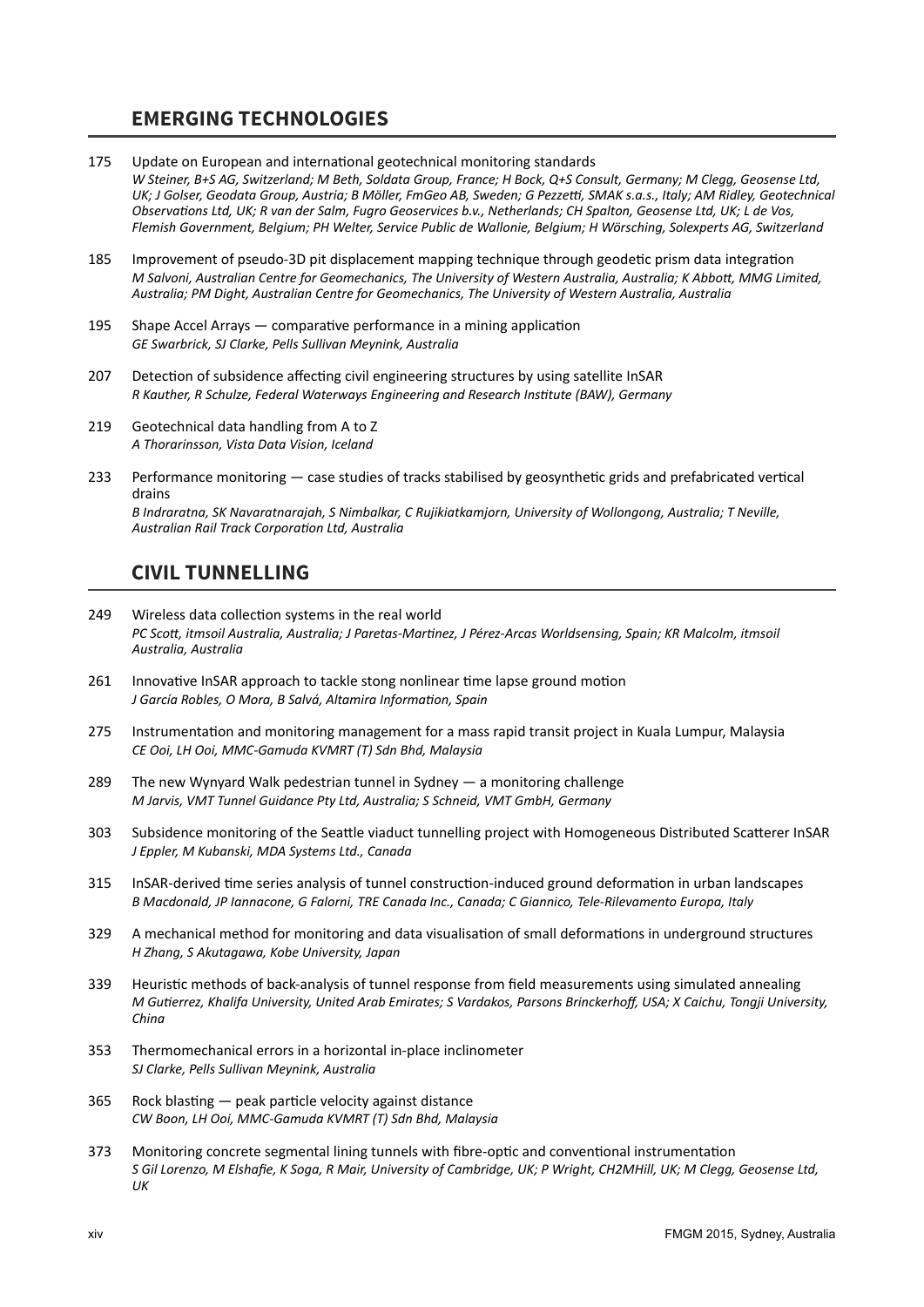- 385 Monitoring of a shallow cover tunnel driven under live railway tracks *D Mares, North Strathfield Rail Underpass Alliance, Australia; E Nye, Mott MacDonald Australia Pty Ltd, Australia*
- 397 Use of monitoring data during construction to refine cavern design *B Shen, TR Nash, R Bertuzzi, SJ Clarke, Pells Sullivan Meynink, Australia*
- 409 Robust monitoring for high risk underground excavations *M Salcher, Pells Sullivan Meynink, Australia*
- 423 Instrumented test shaft in soft ground *A Thut, Solexperts AG, Switzerland; C Rabaiotti, Basler & Hofmann AG, Switzerland; H Wörsching, Solexperts AG, Switzerland*

### **WATER FLOW AND MONITORING**

- 439 A new method for interpreting changes in arbitrary engineering quantities by using optic fibre *S Akutagawa, Kobe University, Japan; Y Machijima, LAZOC Inc., Japan; T Katayama, Kankyo Sogo Technos, Japan*
- 453 Field instrumentation of a preloading project with prefabricated vertical drains *A Mehdizadeh, Swinburne University of Technology, Australia; K Fakharian, Amirkabir University of Technology, Iran*
- 465 Quarrying-induced subsidence investigated by combining contact and remote monitoring systems *F Bozzano, C Esposito, Sapienza University of Rome, Italy; P Mazzanti, A Rocca, NHAZCA S.r.l., Sapienza University of Rome, Italy*
- 475 Application of distributed temperature sensors in piping-prone dikes *S Bersan, University of Padova, Italy; AR Koelewijn, Deltares, Netherlands; P Simonini, University of Padova, Italy*
- 487 Nude vibrating wire piezometer installations no filter response zone and no engineered grout *AJ Mazur, LM Schouten, WY Lam, PH Setiawan, Fugro Geotechnical Services Ltd., Hong Kong*
- 501 Importance of monitoring temperature in the improvement of groundwater models an example from an open pit mine in Papua New Guinea *E de Sousa, M Fowler, GE Swarbrick, Pells Sullivan Meynink, Australia*
- 511 Automatic water level and water quality monitoring *A Gujral, A Bhalla, DK Biswas, Encardio-rite Electronics Pvt. Ltd., India*

## **UNDERGROUND MINING**

- 527 Earthworks if stiffness is important specify and test for it *D Piccolo, G Mostyn, Pells Sullivan Meynink, Australia*
- 539 Highlighting and quantifying seismic data quality concerns *IG Morkel, J Wesseloo, P Harris, Australian Centre for Geomechanics, The University of Western Australia, Australia*
- 551 Sublevel open stoping hanging wall instrumentation program at the Dugald River underground mine *JF Carswell, MMG Limited, Australia; J Player, MineGeoTech Pty Ltd, Australia; R de Vries, R Hassell, MMG Limited, Australia*
- 565 Geotechnical monitoring of railway infrastructure subject to mine subsidence-induced horizontal closure *A Steindler, A Leventhal, T Hull, GHD Geotechnics, Australia; J Matheson, John Matheson & Associates, Australia; I Sheppard, Tahmoor Underground Glencore, Australia*
- 581 The use of microseismic acquisition for vibration monitoring applications *I Pinnock, ESG Solutions, Australia; DS Collins, Y Toya, Z Hosseini, ESG Solutions, Canada*
- 589 Experience of using the ANZI strain cell for stress change monitoring *KW Mills, D Selmo, JB Todd, JW Puller, JA Nemcik, Z Simonovski, SCT Operations Pty Ltd, Wollongong, NSW, Australia*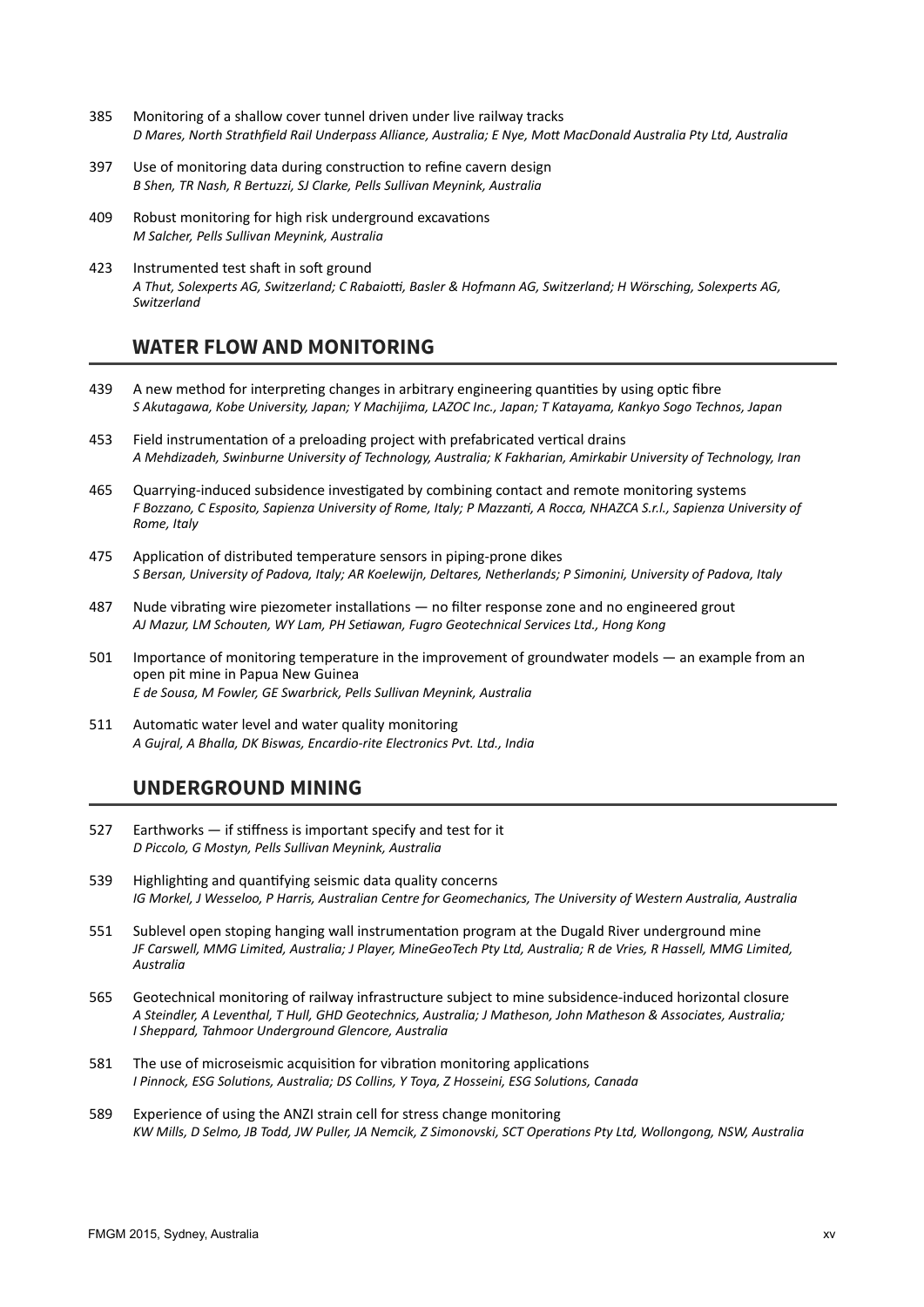- 601 Improving strata management through the development of remote reading instrumentation systems *KM MacAndrew, Golder Associates (UK) Ltd, UK; C Mans, L Chadwick, Anglo American, Australia; N Owen, NOME Services, Australia; L Sneath, Golder Associates, UK*
- 613 Battery-powered wireless monitoring system for geotechnical, hydrology and microseismic sensors using the MineHop mesh network *A Dulmage, Mine Design Technologies Inc., Canada; N Ruddell, Mine Design Technologies Australia, Australia*
- 621 Performance of ground anchors in a Mass Rapid Transit project in Malaysia *CW Boon, LH Ooi, YY Low, MMC-Gamuda KVMRT (T) Sdn Bhd, Malaysia*
- 631 Implementation of fibre-optic vertical extensometers for safety monitoring *C Rabaiotti, Basler & Hofmann AG, Switzerland; M Iten, F Fischli, Marmota Engineering AG, Switzerland*

# **TRANSPORT CORRIDORS**

647 Monitoring of consolidation behaviour of marine clay treated with vacuum and surcharge at the Port of Brisbane *B Indraratna, University of Wollongong, Australia; AS Balasubramaniam, Griffith University, Australia; H Poulos, Coffey* 

*Geotechnics, Australia; C Rujikiatkamjorn, University of Wollongong, Australia; J Ameratunga, Coffey Geotechnics, Australia; D Perera, University of Wollongong, Australia*

- 657 Monitoring pavement relief of the Hume Highway during undermining *GE Swarbrick, Pells Sullivan Meynink, Australia; P Meers, D Lee Shoy, Roads and Maritime Services, Australia; DJ Kay, Mine Subsidence Engineering Consultants, Australia; HG Buys, AECOM, Australia*
- 671 Remote monitoring of road deformation adjacent to an open cut mine using wire extensometers *SP Darmawan, R Moniaga, Geotesta Pty Ltd, Australia; D Marks, J Kirjan, Department of Transport and Main Roads Queensland, Australia*
- 677 Use of instrumented static load tests on deep foundations for optimisation of geotechnical design *WR Wood, J Sinnreich, Fugro-Loadtest, USA; AJ Simmonds, Geokon Inc., USA*

# **COAL MINING AND ASSOCIATED EXCAVATIONS**

- 693 Real-time monitoring of cut slopes and the importance of identifying the mode of failure *DR Pope, GD Kennedy, AG Smith, Pells Sullivan Meynink, Australia*
- 705 Impact on stability of boreholes in brown coal overtime and changes to in situ stress *WE Bamford, RS Potdar, Bamford Rock Testing Services, Australia*

# **CARBON SEQUESTRATION**

717 Design and deployment of an integrated instrumentation system in a monitoring well at Aquistore Geological CO<sub>2</sub> storage project, Saskatchewan, Canada *G Zambrano-Narvaez, R Chalaturnyk, University of Alberta, Canada; K Worth, Petroleum Technology Research Centre, Canada*

## **SLOPE STABILITY**

- 729 Structural interpretation from Televiewer surveys *RDH Thomas, JM Neilsen, HF Wilson, P Lamb, Coffey International Ltd, Australia*
- 743 An acoustic emission slope displacement rate sensor case studies *N Dixon, D Codeglia, A Smith, G Fowmes, Loughborough University, UK; P Meldrum, British Geological Survey, UK*
- 757 Landslide-inventory maps updated by means of persistent scatterer interferometry the Portella di Mare case study, Sicily, Italy *A Novellino, D Di Martire, M Ramondini, D Calcaterra, Federico II University of Napoli, Italy*